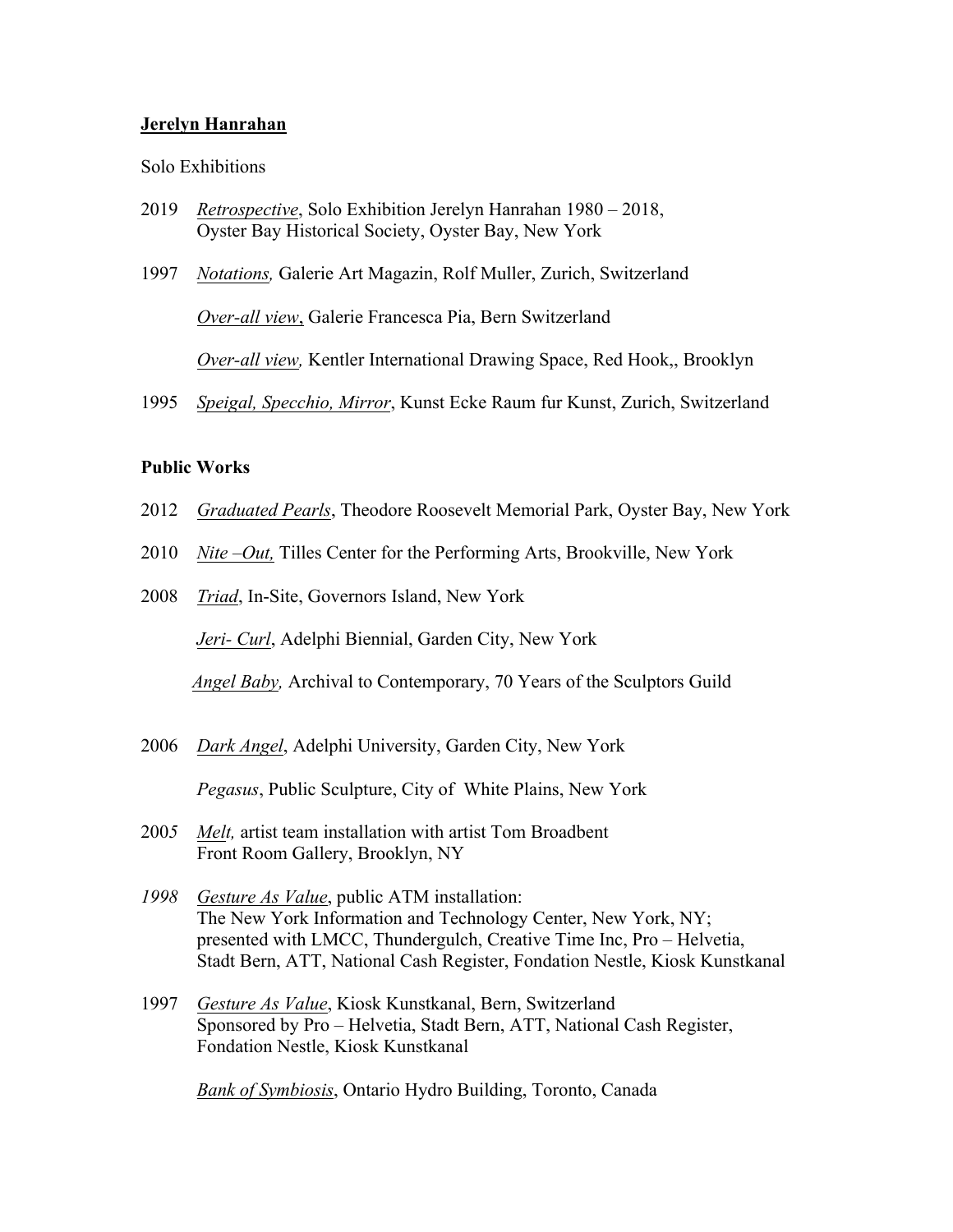Sponsored by Symbiosis Collective, NYFA, NCR, Pro Helvetia

# **Selected Group Exhibitions**:

- 2019 *Face to Face*, Long Island Museum, Stonybrook, New York
- 2017 *Springs Invitational*, Springs, New York *79th Annual Guild Hall Exhibition*, Guild Hall, East Hampton, New York
- 2016 *Graduated Pearls*, Windsor, Ontario, private collection
- 2015 *Cycle, La Musica Series*, **Jerelyn Hanrahan, Anders Knutsson,** Von der Plas Gallery, New York *Chase Edwards Gallery*, Bridge Hampton, New York *Steinberg Museum of Art*, Brookville, New York *78th Annual Guild Hall Exhibition*, Guild Hall, East Hampton, New York
- 2012 *Bling*, Jim Kempner Fine Arts, New York *Last Love*, Adelphi Sculpture Biennial, Adelphi University, Garden City, NY 77th *Annual Guild Hall Exhibition*, Guild Hall, East Hampton, New York
- 2011 *Graduated Pearls*, Theodore Roosevelt Memorial Park, Oyster Bay, New York *Atelier, Studio/ Fine Arts*, Oyster Bay, New York Monthly artist studio openings to the public 76th *Annual Guild Hall Exhibition*, Guild Hall, East Hampton, New York
- 2008 *In- Site*, Governors Island, New York *Art Cologne*, Cologne, Germany; Sculptors Guild exhibition *Supermarke Art-Fairt*, Stockholm, Sweden; Sculptors Guild exhibition  *Sideshow Gallery, Peace*, Brooklyn, New York *Adelphi Sculpture Biennial*, Garden City, New York  *Windows On Fifth*, Sculptors Guild collaboration with Saks Fifth Avenue, NY
- 2006 *Dog Toothed Jewels*, New York Scope Scope / Miami,; *Nature-More*, 3 Ward Gallery, Brooklyn, NY; curated by Peter Dudek *Aqua-Reel*, Galerie Rohmer Apotheke, Zurich, Switzerland  *VIII International Digital Colloquium*, Havana, Cuba *Transcending Everyday Realities*, Hewitt Gallery of Art, Marymount College, New York, New York. Curated by Kim Keever *Archival to Contemporary / Six Decades of the Sculptors Guild*, Hillwood Art Museum, Brookville, New York
- 2005 *VII International Digital Colloquium*, Havana, Cuba. Digital photographs *SIGGRAPH*, *Digi-Girls*, SIGGRAPH forum, Columbus Circle, N.Y.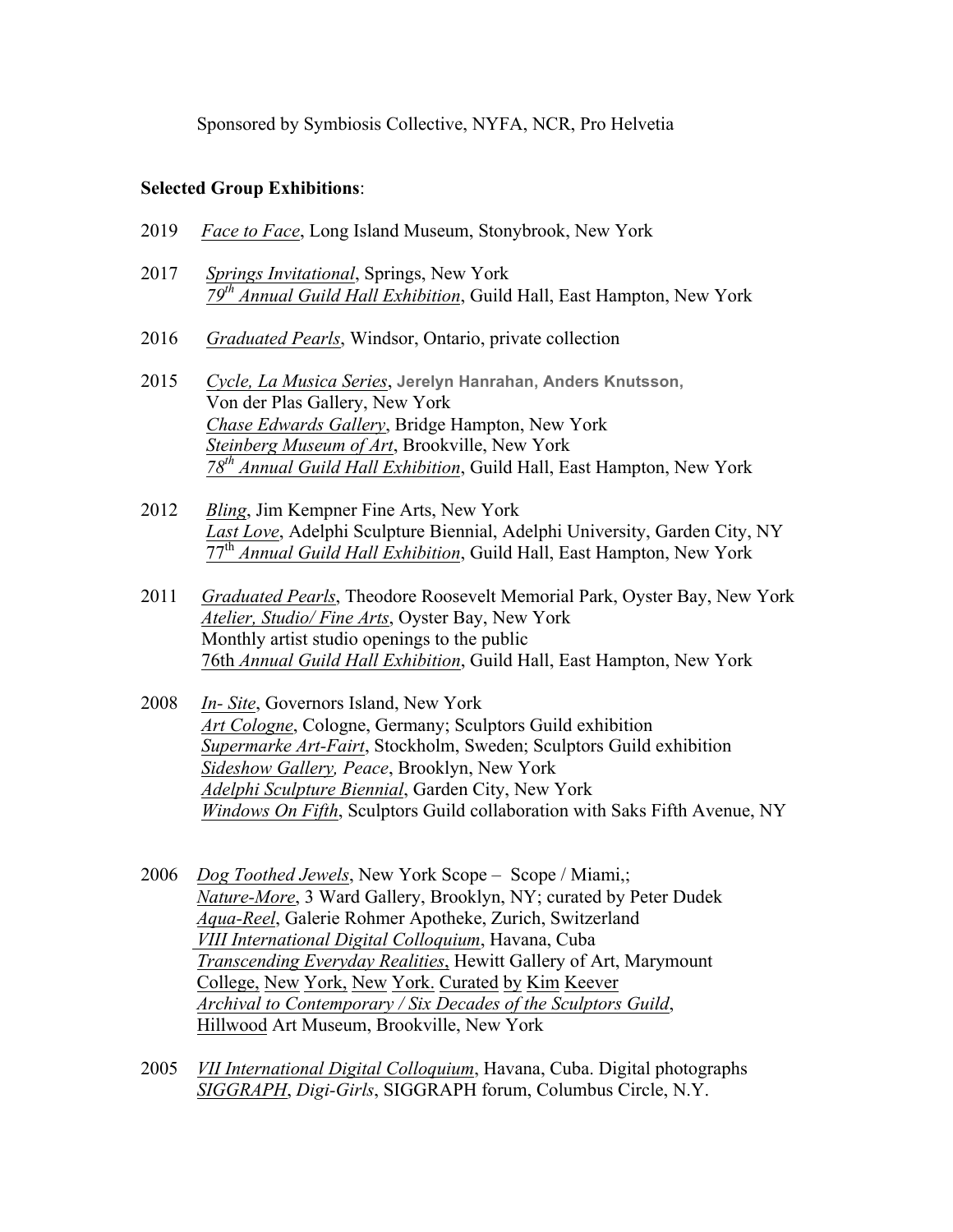- 2004 *Schwartzen Blumen, Black Flowers*, Andy Warhol Museum, Pittsburgh, PA; curated by Joe Amrhein, Pierogi Gallery *Islip Museum, Drawing Conclusions*, curated by Keith Miller, Islip, N.Y. *Burning Man, Universal Awe*, , interactive DVD installation, Nevada*Kentler International Drawing Space, Works On Paper***,** New York *Andy Warho Museum,**Schwartzen Blumen***,** Black Flower Drawings curated by Joe Amrhein, Pierogi Gallery. Pittsburg, P.A,, *Front Room Gallery, The Ballot*, Brooklyn, New York,
- 2003 *Momordica charantia*, Stadgalerie, Kiel, Germany *Snapshot*, Aldrich Museum of Contemporary Art, Ridgefield, CT *Artist Multiple Sensations,* Yerca Buena Center for Contemporary Art, San Francisco, *Miraculous, Contemporary Exvoto Paintings*, Brooklyn, New York *Stadtgalerie, Momordica charantia*, Kiel, Germany *Pierogi 2000* Artist Flatfiles, Brooklyn, New York
- 1999 *Verboten Stadte, Vogelplatz*, Stadthaus, Kiel, Germany *Rosenwald – Wolf Gallery* , Pierogi 2000 Flat Files, Philadelphia, P.A. *Four Walls*, *La Cuccetta / EuroNight*, *My father is a genius*, Brooklyn, N.Y.
- 1998 *Casas Toledo Osterom Gallery*, *Drawings*, New York, New York
- 1997 *Current, Undercurrent*, Brooklyn Museum of Art, Brooklyn, NY *Ontario Hydro Building*, Lobby, Bank of Symbiosis, *Gesture As Value* ATM public installation, Toronto, Canada *Kiosk Kunstkanal*, *Gesture As Value* public ATM, Bern, Switzerland *Galerie Francesca Pia*, *Over-all view*, Bern, Switzerland *Kentler International Drawing Space*, *Over-all view*, Red Hook, New York
- 1996 *Europe in a Box*, White Cube, London, England *Mal-Mal*, Bildraum, Zurich, Switzerland *Baratto / Barter*, Temple Gallery, Rome, Italy; Curated by Cesare Pietrousti and Jerelyn Hanrahan
- 1995 *Zuricher Inventar*, Helmhaus Museum, Zurich, Switzerland *Boxen Projekt*, Shedhalle, Zurich, Switzerland *Shedhalle*, *Boxen Projekt*, Zurich, Switzerland *KunstEcke Raum fur Kunst*, *Spiegel, Specchio, Mirror*, Zurich, Switzerland
- 1994 *Secondo Piano*, Istituto Svizzero di Roma, Rome Italy *Artist Space, Night of 1,000 Drawings*, New York, New York
- 1993 *1920*, Exit Art / The New World, New York, New York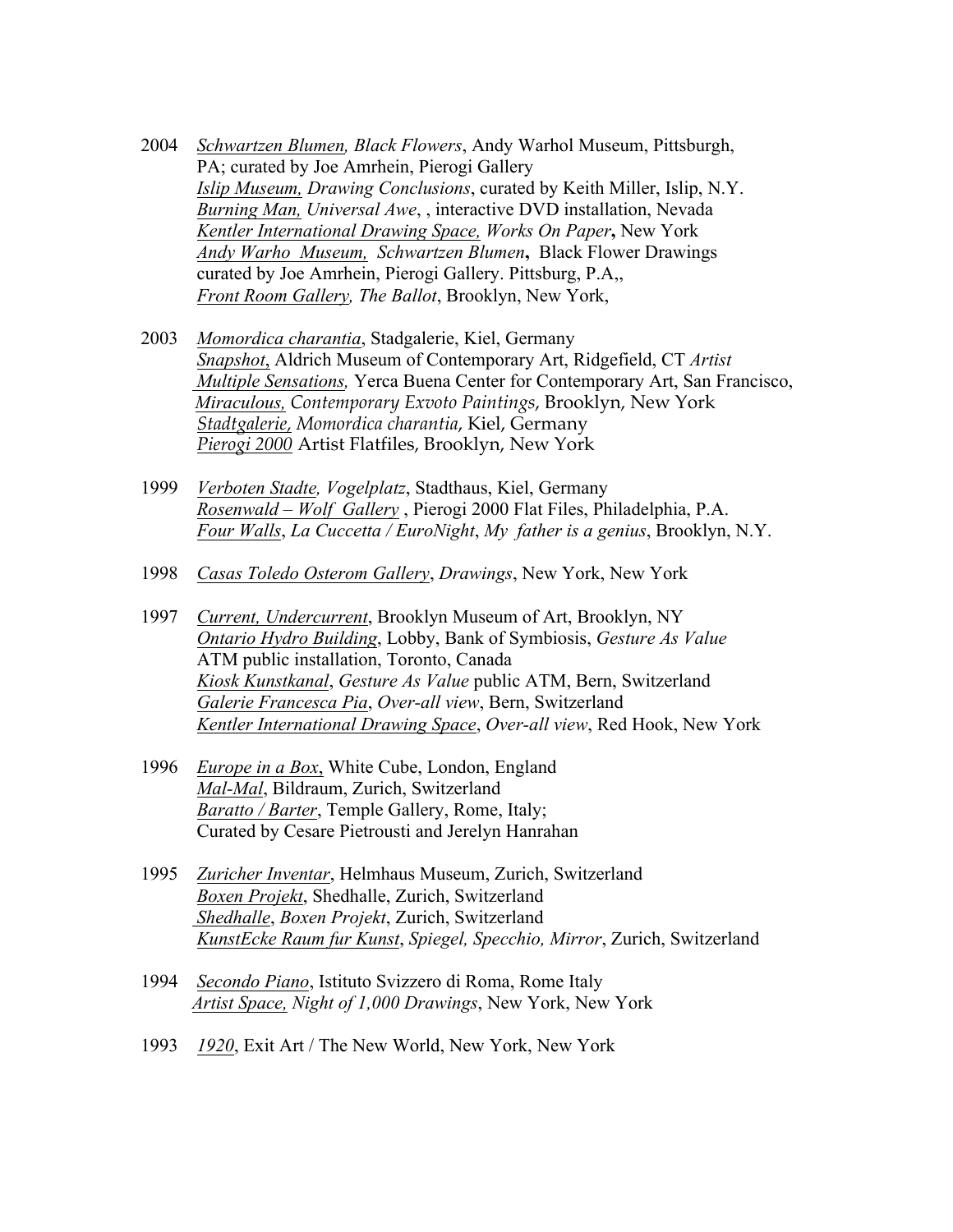# **Selected Lectures**

2019 *The Contemporary Portrait*, Artists Talk On Art, Coordinator Doug Sheer 12 W12 Street, New York, New York

 *Whats Happening In The Studio National Arts Club*, Gramercy, NY, Coordinator Barrry Kostrinsky, Artists Talk On Art Lecture Series, ,

 *An Artists Life Well Lived*, Oyster Bay Historical Society, Oyster Bay, New York

- 2016 *Curators and Artists,* National Arts Club, New York, Panel, Bill Carroll, Jerelyn Hanrahan, Jamie Lamensdorf, Dexter Wimberely
- 2013 *Process to Product,* Jacob Javits Center, Artist Presentation, NY
- 2007*Point of View,* PS 122, New York, New York, Presentation of Hanrahan's documentary video of artists met while exhibiting her works in Havana, Cuba. The video consisted of interviews with the artists and a digital representation of their work
- 2006*Archival to Contemporary panel* Steinberg Museum of Art at Hillwood **,** Brookville, New York**,** Host and guest artist panel presentation of 6 artists addressing a variety of approaches to third dimension sculpture. Artistic approaches ranged from traditional figurative casting, multi media installation, Maya software, digital carving, and earthworks. Panel: Peter Dudek, Jerelyn Hanrahan, Rune Olsen, Clifford Baldwin, Steven Ceraso, Robert Smith, Katherine Vance
- 2003*Stephan Wolpe: Three Lands, One Language,* Long Island University, Brookville, New York Guest panel speaker presenting the DADA art movement and its influence on the compositions of Stephan Wolpe.

*Digi-girls, multi- media presentations* SIGGRAPH, New York Institute of Technology, Columbus Circle, New York

2002*Virtual Home*, 12 documentary videos, School of Visual Arts, East 23 Street, Amphitheater, New York, N.Y. Masters DVD projection,

> *From Here to Lake Erie* Islip Art Museum, Artist Lecture, East Islip, New York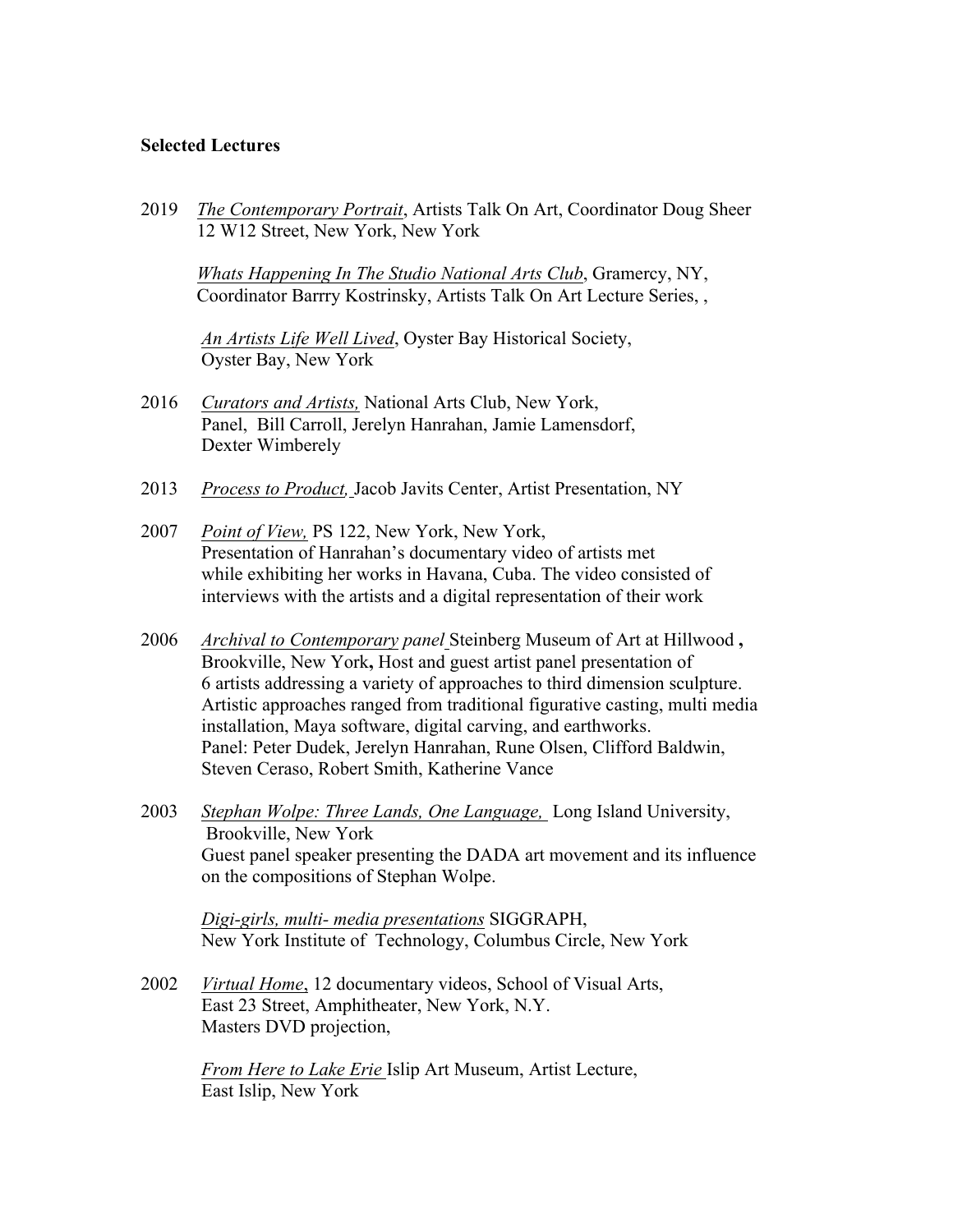*Gesture As Value* , Thundergulch, Lower Manhattan Cultural Council artist lecture and website projection, New York Information and Technology building, Broad Street

- 1999 *Visiting Artist* , Muthesius Academy , Freie Kunst, Kiel, Germany lecture,
- 1998 *Temple University*, Rome, Italy *Process Through a Body of Work*, Invited by Stanley Whitney

#### **Selected Press / Publication / Media Interviews**

- 2019 LI Herald, *Hanrahan's Retrospective a Tour de Force* Patch, *An Artist's Life Well-Lived*, July 2019 Locust Valley Leader, *A Retrospective*, July 2019 Oyster Bay Guardian, *Jerelyn Hanrahan / Retrospective*, June 2019
- 2017 Slow Dazzle, Publication of poet Max Blagg *collaboration with 25 visual artists*
- 2013 WCWP, Public Radio, *Artist Interview* with Jerelyn Hanrahan
- 2012 Arts Observer, *Bling* Jim Kempner features, Chelsea, New York
- 2011 Newsday, *Pearl Sculpture a Gem for Oyster Bay*, Written by Paul Larocco October 9.2011

 Pulse Magazine *Inside Out; Local artists adorning public spaces with outdoor sculpture* Article on contemporary sculptors, Interviews with: Jerelyn Hanrahan, Brian Hunt, Donald Lipski Written by Aileen Jacobsen, July 08 Public Access Television, *Master Artist Series Interview* Oyster Bay Guardian, *Keep Our Pearls in Oyster Bay*, David Criblez Enterprise Pilot, *Public Sculpture launch for Theodore Roosevelt Park* Written by Dagmar Karpi Pearl Project nearly completed, Oyster Bay Guardian, David Criblez

- 2010 Pulse Magazine, Jerelyn Hanrahan nominated as VIP artist of 2010 by Pulse Magazine, Nada Marjanowich NY Arts, Beijing, Works on paper, Written by Brandon Krall Adelphi University Art Museum, Adelphi Sculpture Biennial publication Ray Johnson, a book about Death, Written by Joan Harrison
- 2009 New York Times, Outdoor Sculpture with an Air of Familiarity, Ben Gennoccio, October 08, Arts and Entertainment Flavorwire, Helvetic Constellation: A Survey of the Swiss Art Scene,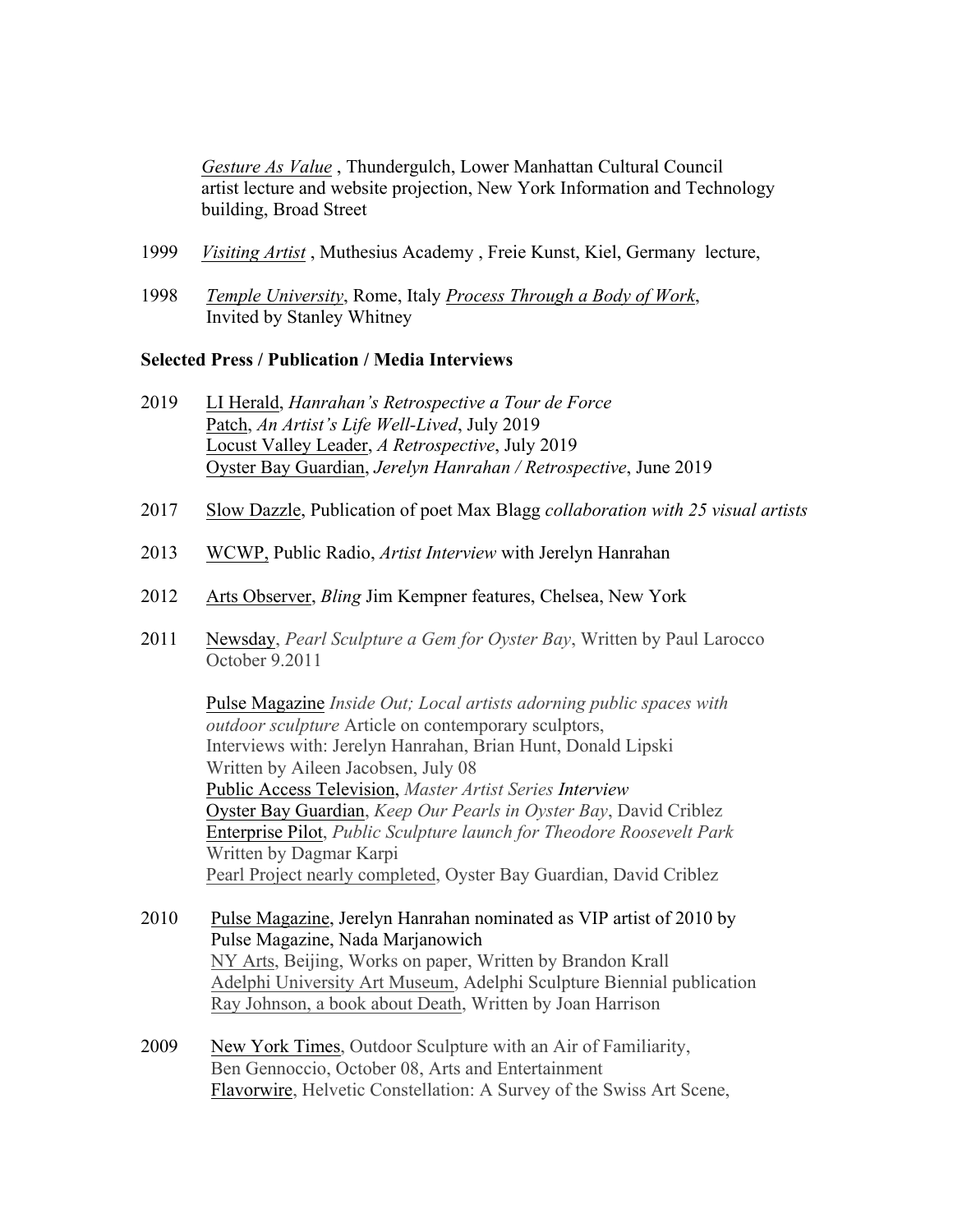by Marlyne Sahakian *Oyster Bay Guardian*, October, Oyster Bay, New York Enterprise Pilot, October, November, Oyster Bay, New York *Locust Valley Leader*, December, Locust Valley, New York Newsday, *Pearly Sites, Our towns*, March 12, 2009

- 2008 *NY Arts* , *Beyond the Shore*, November Issue, reviewed by Max Blagg *Gallery HD*, Cablevision, *In-Site* / Governors Island, Sculptors Guild in collaboration of GIPEC curatorial interview, exhibition coverage, May *Channel 13*, *In-Site*, Sculptors Guild on Governors Island, May 08 *Channel 25*, *Its My Park*, *In-Site*, curatorial interview, May 08 *Time Out Magazine*, *In-Site*, May, June Issue, 2008 *Brooklyn Rail*, *Cool Island and Garden of Chill*, written by James Kahm, July
- 2008 The New York Sun, A New Arts Scene on Governors Island, May 2008 MOMA PS1 Art and Technology radio broadcast. Interviewed by radio host Daniel Durning

2006 Sculpture Magazine , Curatorial Interview, Archival to Contemporary / Six Decades of the Sculptors Guild, September 2006 Channel 21, Curatorial Interview, Archival to Contemporary, Television Habana, Cuba, Artist interview, VII International Digital Colloquium, Havana, Cuba WPS1, Arttalk, Radio station, artist interviews PS1Museum of Contemporary Art, L.I.C., N.Y. Edition #11: Digi-Girls, First broadcast May 31, 2005 Daniel Durning interviews six members of the Digi-Girls, a collective of professional artists, curators, animators and filmmakers.

- 2004 WPS1, Arttalk Radio, Art and Technology Series PS1, Museum of Contemporary Art,Long Island City, N.Y. Edition #5: Grahame Weinbren and Jerelyn Hanrahan - | Daniel Durning interviews filmmaking pioneer Grahame Weinbren and installation artist Jerelyn Hanrahan on the subject of interactive storytelling and sculpture. Sweet Dreams, Author Johanna Drucker, Gesture As Value Project, Professor of Media Studies, University of Virginia, VA
- 1999 Sculpture Magazine, Commissions, July, August 1999 Multi-Media, April, Techno de Medici, Kathy Brew, June 1999
- 1998 BBC, Broadcast artist interview, Gesture As Value NPR, National Public Radio, Artist Broadcast Interview with Margo Adler Time Out Magazine, Fruitless Gesture, April Issue, New York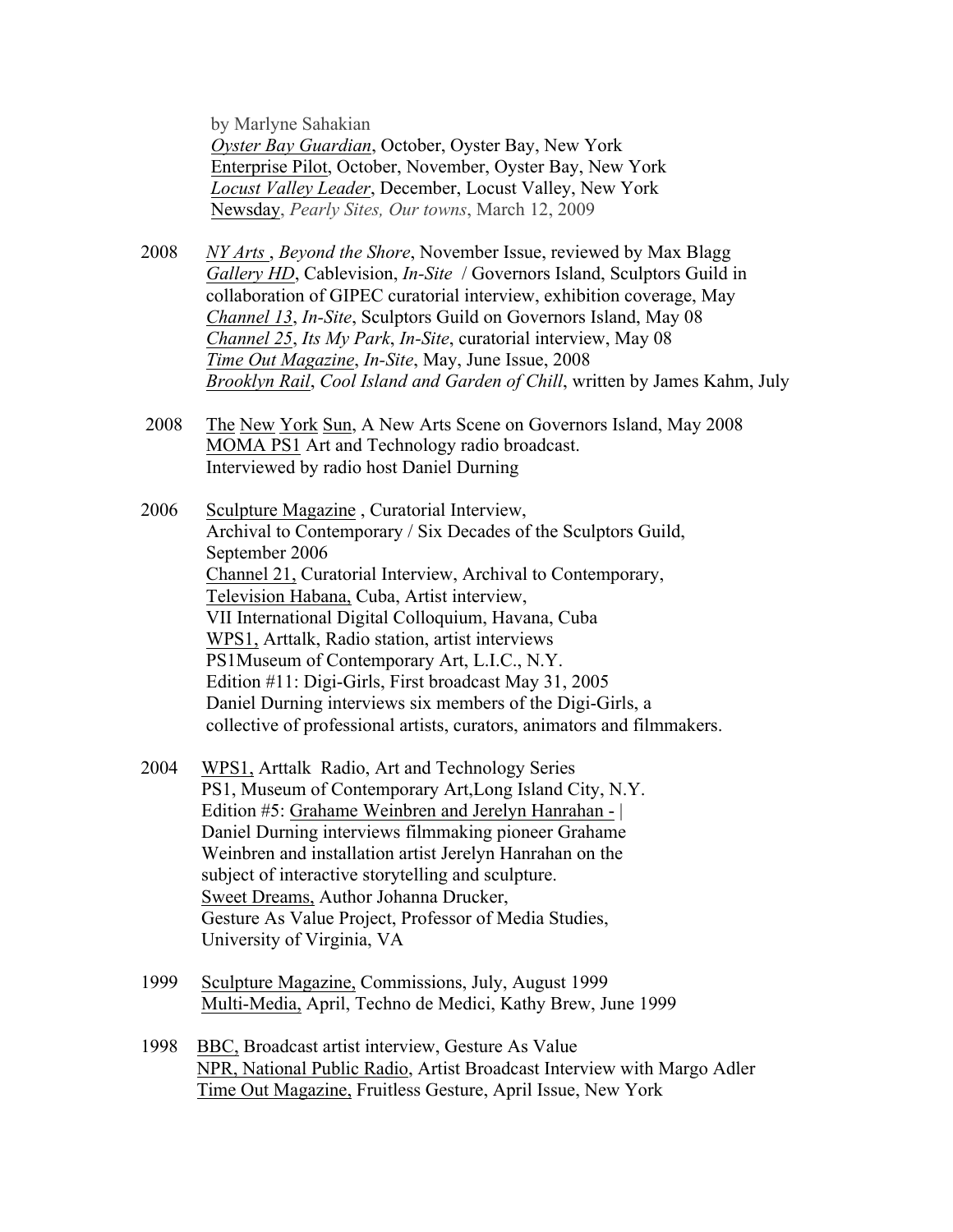Village Voice, Machine Age, Austin Brown, Gesture As Value, May Issue, N.Y. Tages Anzeiger, Notations, Zurich, Switzerland FYI, New York Foundation for the Arts Quarterly publication, Dayton Daily News, ATM'S Show Variety, Gesture As Value,

- 1997 Financial Post, Art and the ATM, Toronto, Canada Cross Canada, National Public Radio, Bank of Symbiosis,Toronto, Canada Adbusters, Bank of Symbiosis, Toronto, Canada TelliBern, Television, artist interview, Gesture As Value, public site and Gallery Kunst Bulletin, Gesture As Value im Kiosk, April Issue, Switzerland neue bildende kunst, Kiosk fur Kunst, May Issue, Switzerland Bernerwoche, Der Bund, Geston, Wertvolle Geston, Bern, Switzerland Kultur, Bitte Karte hineinstecken, April, Bern, Switzerland Arts Calender, BACA Publication, , January, New York Notations On A Trek, Publication of 97 drawings, Jerelyn Hanrahan, Text, Max Blagg, ,Edition Andreas Zust , Scalo Books
- 1996 Concise Encyclopedia of Woman Artists, Creative Time Inc
- 1995 Spiegal, Specchio, Mirror, Artist Edition, Rome, Italy
- 1994 Secondo Piano, Publication Istituto Svizzero, Rome, Italy Mostri Colletivi, Alta Semina, Commune Di Roma, Rome, Italy

#### **Artist Grants, Project Sponsorship**

- 1997 2019 New York Foundation for the Arts, Sponsorship Program, New York
- 2005 New York Foundation for the Arts, Sponsorship Program
- 2004 Burning Man, Universal Awe, Artist Grant, Black Rock, Nevada
- 2003 Virginia Creative Center for the Arts, Artist Residency, Sweet Briar, Virginia New York Foundation for the Arts, Sponsorship program, New York, N.Y.
- 2002 Adolph and Esther Gottlieb, Emergency Assistance Funding, N.Y.
- 1999 NCR, National Cash Register, Artist Sponsorship, New York, Toronto, Creative Time Inc. Gesture As Value project support, New York Thunder gulch, Gesture As Value project support, New York Lower Manhattan Cultural Council, Artist and project funding, New York Pro- Helvetica, Art Council of Switzerland, Artist grant, Zurich, Switzerland NCR Media Systems, Eastern Division, Gesture As Value project support New York Foundation for the Arts, Sponsorship Program, New York
- 1997 Puffin Foundation, Artist grant, Teaneck, New Jersey
- 1996 Stadt Bern, Prasidialdirektion, Artist grant, Bern, Switzerland Fondation Nestle', Project grant, Bern, Switzerland